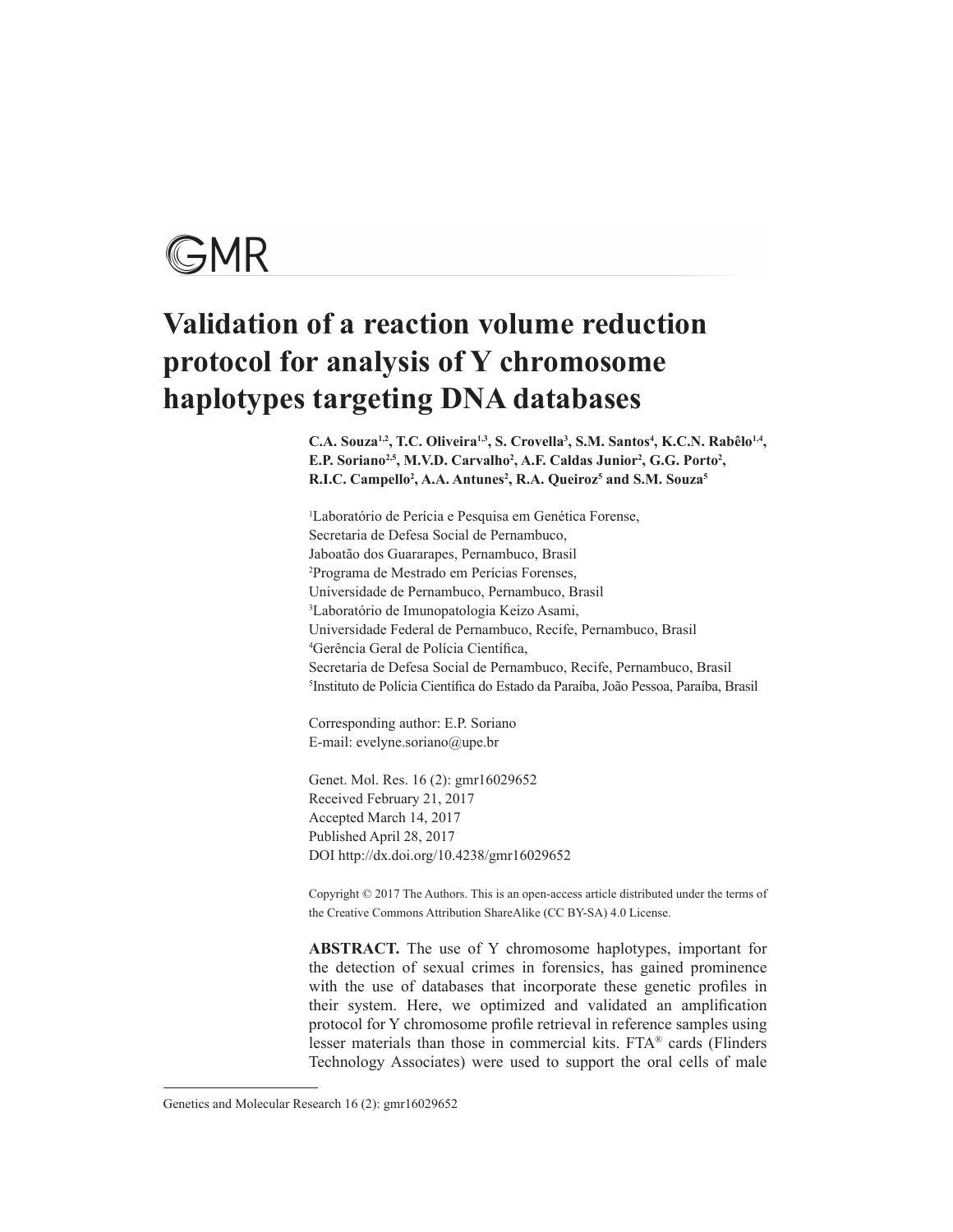#### C.A. Souza et al. **2**

individuals, which were amplified directly using the SwabSolution reagent (Promega). First, we optimized and validated the process to define the volume and cycling conditions. Three reference samples and nineteen 1.2 mm-diameter perforated discs were used per sample. Amplification of one or two discs (samples) with the PowerPlex® Y23 kit (Promega) was performed using 25, 26, and 27 thermal cycles. Twenty percent, 32%, and 100% reagent volumes, one disc, and 26 cycles were used for the control per sample. Thereafter, all samples  $(N = 270)$  were amplified using 27 cycles, one disc, and 32% reagents (optimized conditions). Data was analyzed using a study of equilibrium values between fluorophore colors. In the samples analyzed with 20% volume, an imbalance was observed in peak heights, both inside and in-between each dye. In samples amplified with 32% reagents, the values obtained for the intra-color and inter-color standard balance calculations for verification of the quality of the analyzed peaks were similar to those of samples amplified with 100% of the recommended volume. The quality of the profiles obtained with 32% reagents was suitable for insertion into databases.

**Key words:** Forensic genetics; Uniparental markers; Genetic profiles

# **INTRODUCTION**

In forensic genetics, experts attempt to identify the origins of biological samples with maximum certainty (Jobling and Gill, 2004). Towards this purpose, several techniques for recovering forensic analysis-grade DNA from samples are used. Standardization of sample analysis using short tandem repeats (STR) has been one of the primary objectives of the forensic community for several years (Butler, 2005).

Among the samples that can be recovered through STR, the Y chromosome repeat regions are important for cases involving male individuals (Jarreta, 1999). These regions are used in standard criminal analyses, and are also included in genetic profile databases to store information for the future (Kayser, 2007).

Genetic profiling databases are used in many countries worldwide to store and organize genetic information about criminals and suspects. Among these, the FBI database, which uses the CODIS system for data storage, is particularly important (Miller et al., 2003).

With the implementation of Law 12.654/12 establishing the Criminal Profiles Database in Brazil, criminal experts have started collecting and organizing information from individuals in the prison system. Considering the high number of criminals with characteristics that fit the law, forensic genetics laboratories are required to insert these profiles in the system.

Examinations involving DNA analysis for forensic purposes are expensive because of the high standard and specificity requirements of these genetic profiles. To reduce the expenses associated with the generation of high quality genetic profiles, we aimed to optimize and validate an amplification protocol for the recovery of Y chromosome profiles in reference samples by reducing the amount of materials commonly recommended in commercial kits.

Genetics and Molecular Research 16 (2): gmr16029652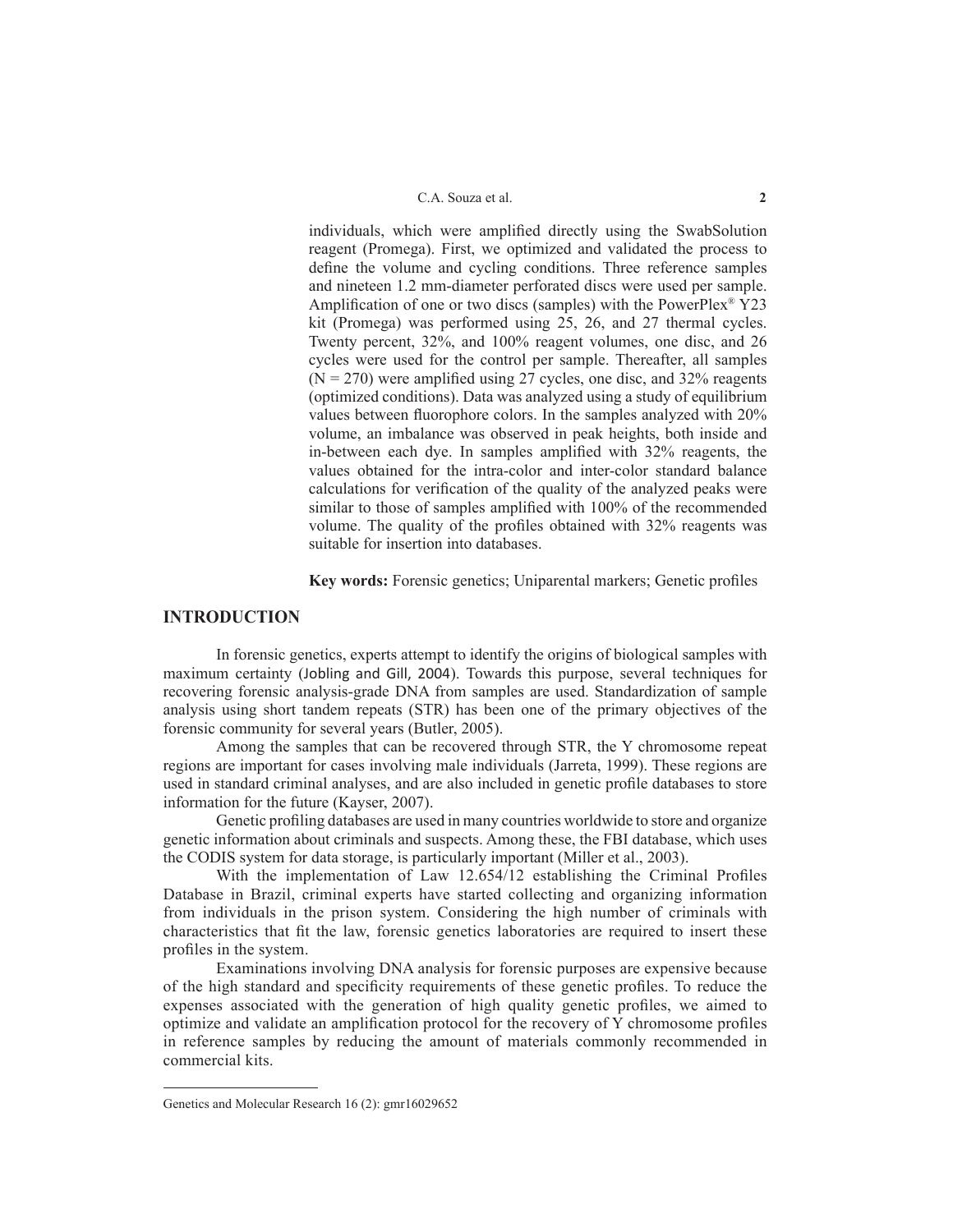# **MATERIAL AND METHODS**

#### **Preparation of the sample**

The FTA® cards (Flinders Technology Associates) of the EasiCollect collection devices (GE Healthcare, Little Calford, UK) for 270 samples were used for supporting buccal cells of male subjects. Initially, a validation process was performed to define optimal cycling conditions and reduced volumes.

Three reference samples, collected from FTA® cards, were used, with nineteen 1.2 mmdiameter discs were manually drilled with the Uni-Core Punch 1.2 mm drill (GE Healthcare) and placed in 200 µL MicroAmp® capped reaction microtubes (Applied Biosystems, Foster City, CA, USA) or MicroAmp® optical 96-well reaction plate (Applied Biosystems) containing SwabSolution direct amplification reagent (Promega, Madison, WI, USA) without prior extraction.

#### **Optimization of amplification**

We optimized the amplification protocol of the PowerPlex<sup>®</sup> Y23 kit (Promega) based on the manufacturer's recommendations. Reactions with 25, 26, and 27 thermal cycles were performed for one and two 1.2 mm-diameter discs, which we named samples 1 and 2, for each cycle. Two different concentrations of the mix with reduced volume were used: 1.6 µL PowerPlex<sup>®</sup> Y23 5X master mix (equivalent to 32% of the recommended amount), 0.8 µL PowerPlex® Y23 10X primer pair mix (equivalent to 32% of the recommended amount), and 5.6 µL ultra-pure water (equivalent to 32% of the recommended amount); 1.0 µL PowerPlex® Y23 5X master mix (equivalent to 20% of recommended amount); 0.5 µL PowerPlex<sup>®</sup> Y23 10X primer pair mix (equivalent to 20% of the recommended amount), and 3.5 µL ultra-pure water - 3.5 (equivalent to 20% of the recommended amount). Eppendorf Research® 0.5-10  $\mu$ L, 10-100  $\mu$ L and 100-1,000  $\mu$ L micropipettes were used to dispense liquids manually, and thermocycling was performed in a Veriti thermal cycler's 96-well format (Applied Biosystems). In addition, controls with 100% reaction volume were used along with the samples.

#### **Polymerase chain reaction (PCR) amplification**

After the optimum amplification parameters were established, all samples ( $N = 270$ ) were amplified using 27 PCR cycles with a 1.2 mm disc and 32% amplification reagents distributed in three 96-well plates. The sample distribution in the 96-well plate was as follows: 90 wells contained unknown samples, two wells contained positive and negative controls (Low Tris-EDTA - Applied Biosystems), respectively, and four wells contained the YFiler<sup>TM</sup> Allelic Ladder (Applied Biosystems), one for every three columns.

A mixture containing 9.5 µL Hi-Di<sup>™</sup> formamide (Applied Biosystems) and 0.5 µL CC5 internal lane standard (ILS) 500 Y23 was distributed manually using micropipettes into the wells of the electrophoresis plates (Promega). One microliter PCR product was added to this mixture in each well.

#### **Capillary electrophoresis**

The ABI 3500 8-capillary genetic analyzer (Applied Biosystems) was used with

Genetics and Molecular Research 16 (2): gmr16029652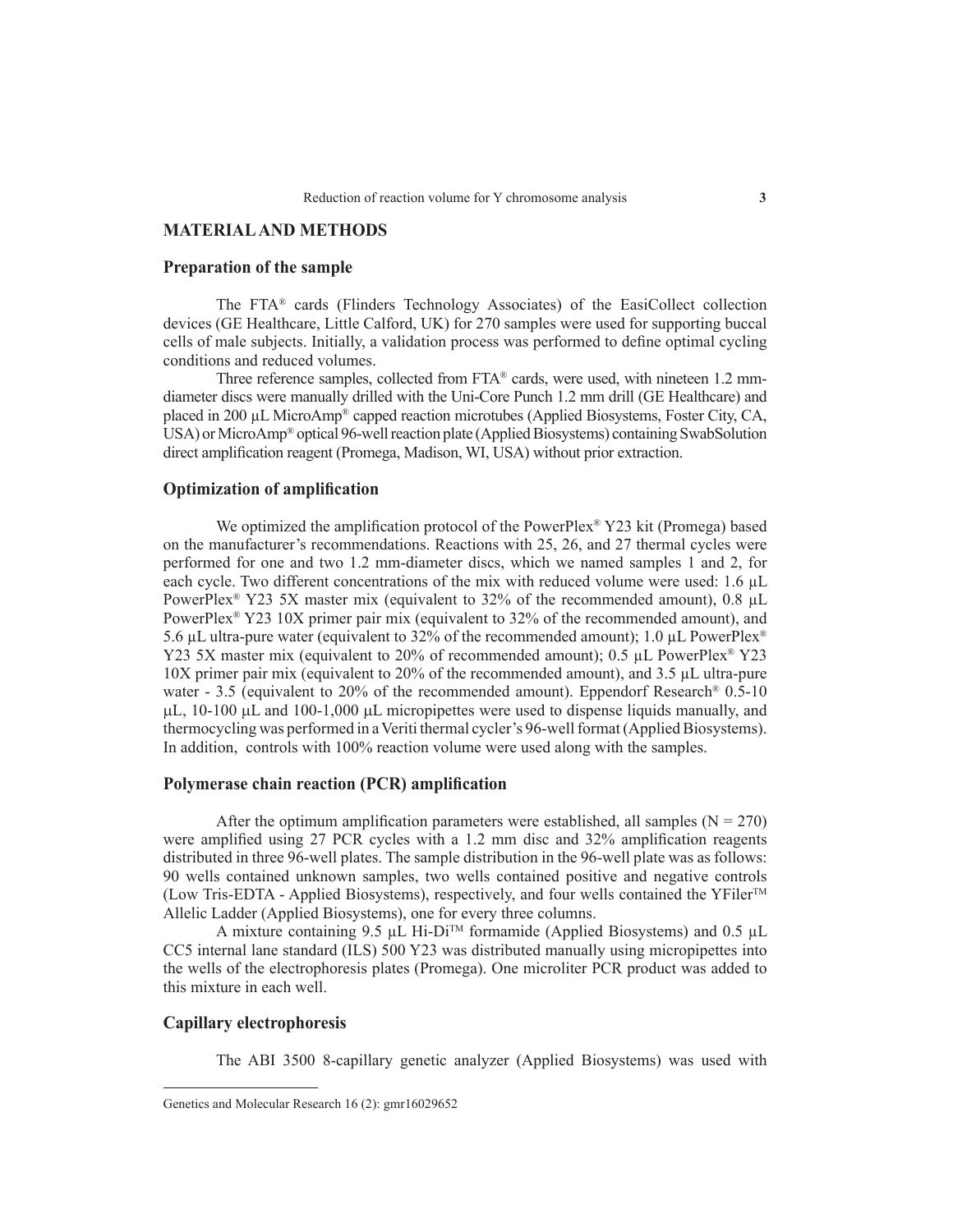#### C.A. Souza et al. **4**

the POP-4TM polymer (Performance Optimized Polymer) (Applied Biosystems). Injection parameters specified by the PowerPlex® Y23 kit (Promega) were used.

The Y chromosome STR fragments were analyzed using the GeneMapper ID-X v 1.2.1 software (Applied Biosystems, 2009) after importing the PowerPlex® Y23 panels, bins, and stutter text files. The previously validated value of 100 rfus (Relative Fluorescence Units) was used as the peak height analysis threshold.

# **RESULTS**

Three separate samples were first submitted to optimization in the following categories: one disc in a reaction with 32% of the original reagent volume, two discs in a reaction with 32% of the original volume, one disc in 20% of the original volume, and two discs in 20% of the original volume. In addition, amplifications with 100% reagent volume, one disc, and 26 cycles were used for the control per sample.

Triplicates of each of the three samples selected were submitted to different cycling conditions during the amplification, such as 25, 26, and 27 cycles of PCR. For reactions containing 32% reagent volume, the best genetic profile was generated using 27 PCR cycles and a single disc.

For reactions containing 20% of the recommended reagents, the best series was obtained with 26 cycles and one 1.2 mm disc. Sample recovery was difficult from reactions containing two discs because a significant quantity of the reaction liquid was absorbed by the FTA paper, which reduced the amount of the aspirated sample.

Results of the validation experiments showed that amplification of single disc with 32% reagent volume yielded the best result. Thereafter, 270 samples were submitted to genotyping. Of the 270 samples amplified with 32% reagent volume, 267 generated complete and qualitative genetic profiles. To verify the quality of the remaining three samples, amplification reactions were performed with 100% reagents, which did not yield complete genetic profiles, a result similar to that obtained with reduced amount of reagents. This could be caused by errors during sample collection, for example, negligible amount of material obtained in the buccal smear, or because of incorrect adhesion of the collecting sponge to the FTA paper.

Data was analyzed using a study of equilibrium values between fluorophore colors. In the samples amplified with 32% reagents, the intra-color and inter-color standard balance were calculated to verify the quality of the analyzed peaks for the four fluorophores present in the kit. We obtained a minimum of 0.005499 and a maximum of 0.308852 with a median of 0.142877 for the inter-color balance. The intra-color representation values for samples with 32% reagent volume are shown in Figure 1. The comparative data of profiles generated with 20, 32, and 100% reagent volumes are shown in Figures 2 and 3.

For samples amplified using 20% reagents, a considerable imbalance was observed in intra- and inter-dye peak heights, rendering interpretation of results for insertion into the database difficult (Figure 2).

#### **DISCUSSION**

The amplification of Y chromosomes haplotypes is an important tool in forensic genetics, as it may be the only source of relevant information in cases of sexual crime or confrontation of vestiges. Generally, female victims are the largest donor of genetic

Genetics and Molecular Research 16 (2): gmr16029652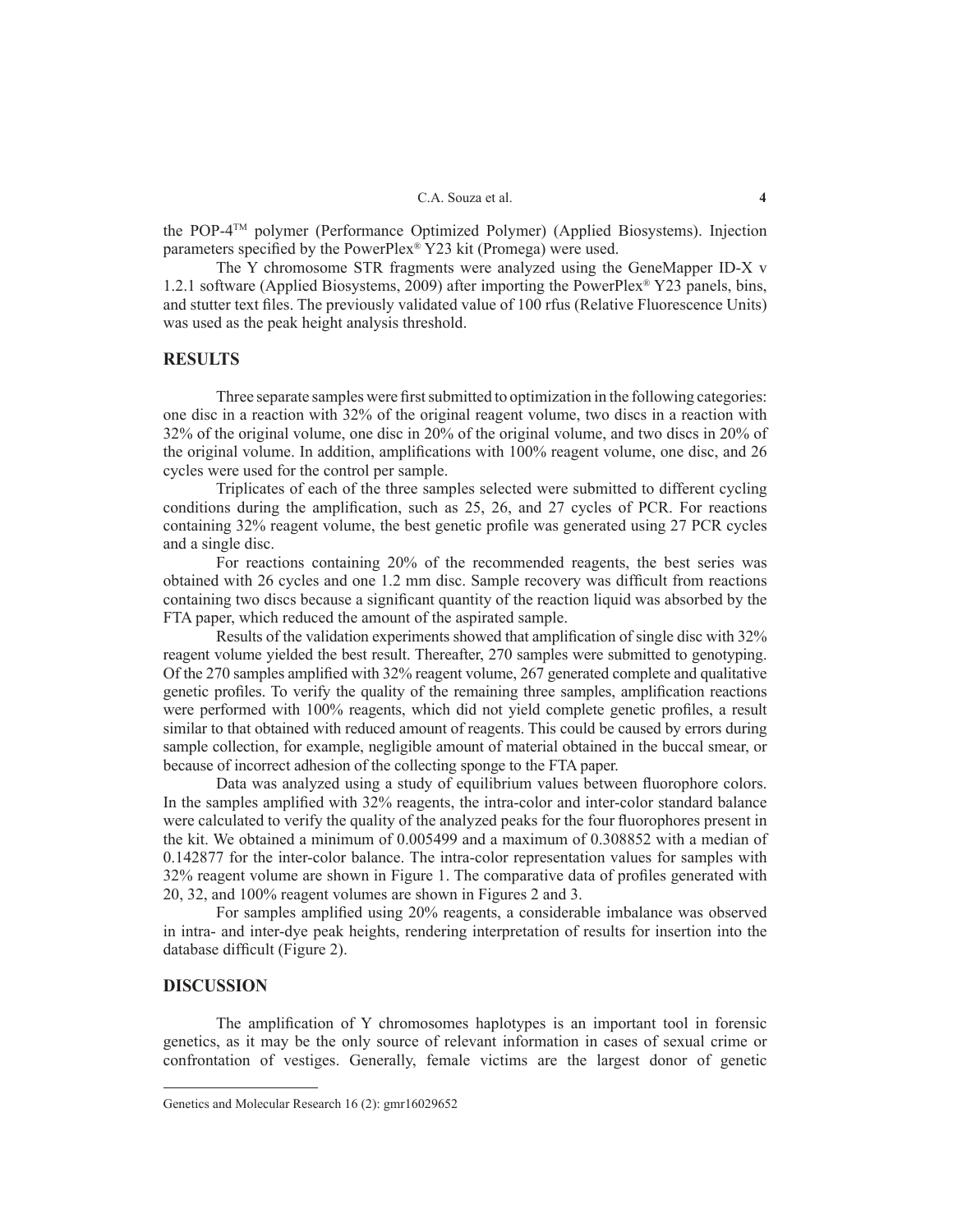

Figure 1. Peak height intra-color balance for each fluorescent dye in 8  $\mu$ L final volume of the amplification reaction. The X-axis indicates the fluorescence colors and the Y-axis indicates the intra-color balance of peak height in percentage.



**Figure 2.** Electropherograms of chromosome haplotypes. **A.** Reaction with 20% reagents. **B.** Full reaction (100%).

Genetics and Molecular Research 16 (2): gmr16029652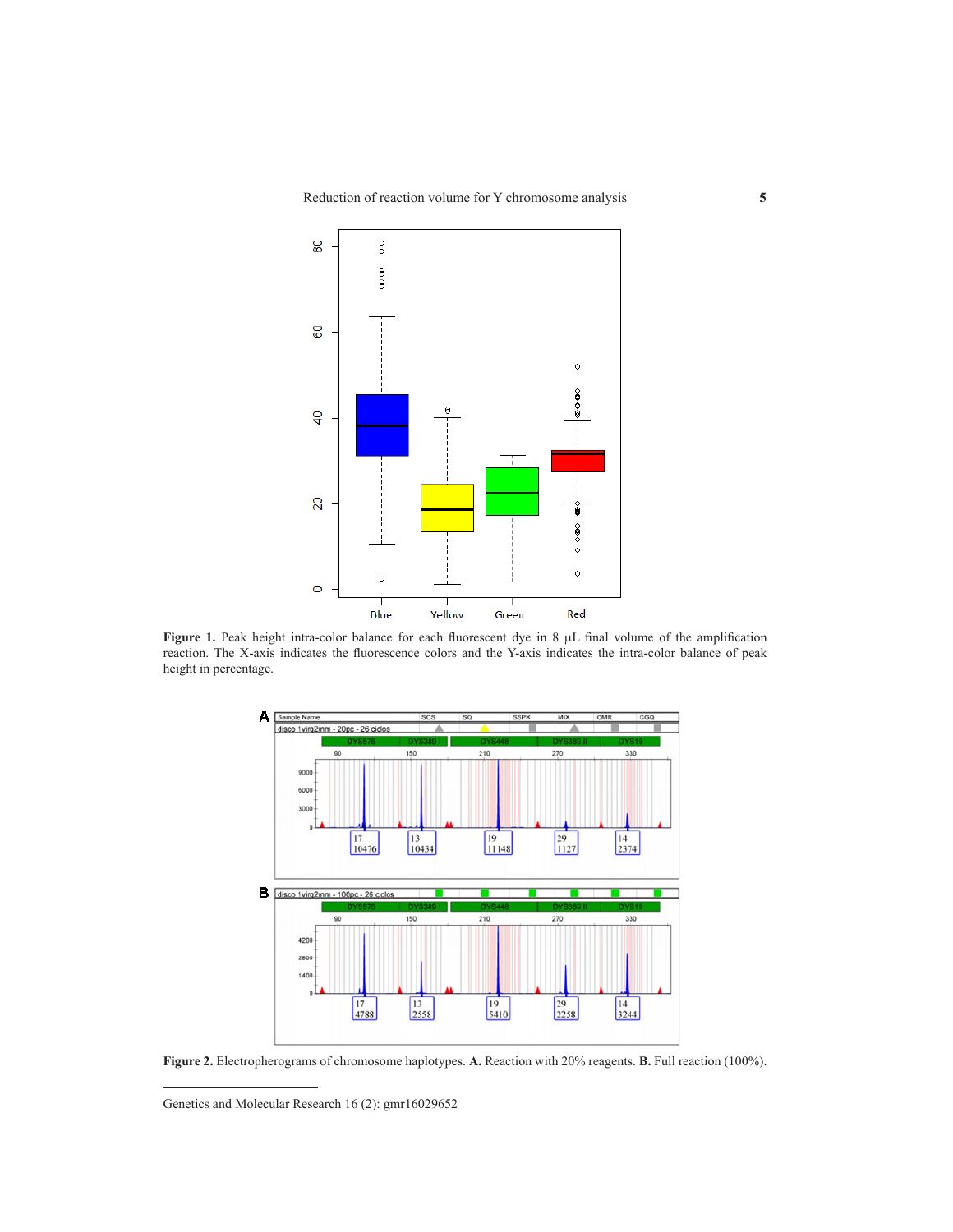C.A. Souza et al. **6**



**Figure 3.** Electropherograms of chromosome haplotypes. **A.** Reaction with 32% reagents. **B.** Full reaction (100%).

material in sex crimes (for example, there are ten parts of a woman's genetic material and one part of that of a man), making identification of autosomic STRs difficult. Therefore, leading genetic profile databases should maintain the Y chromosome haplotypes for future comparison purposes. The high demand for analysis and storage of samples in these banks necessitates the development of rapid and less expensive means of performing these analyses. It is worth noting that in the majority of cases, collections are made on saliva swabs stored on FTA paper, which yields high amounts of good quality DNA that may be used to develop new protocols with reduction and readjustment of the inputs.

To improve the effectiveness of the haplotype analysis techniques, studies have focused on enhancing the quality of the profiles, as well as reducing the costs associated with the use of commercial kits. Here, the reduction in the amount of the commercial reagents to 32% of the recommended volume did not affect the quality of the DNA recovered from the reference samples. However, with greater reduction in reagent volumes (as with 20% of the recommended reagents) the quality of the samples was affected.

The profiles of the samples processed with 32% of the recommended reagent amounts were suitable for incorporation in data banks compared to the profiles of samples generated by full reactions, which increased the reliability of the generated profiles.

Contrary to the data published by Raziel et al. (2015), the profiles of samples processed with 20% of the recommended reagents were not suitable for incorporation into the databases.

Genetics and Molecular Research 16 (2): gmr16029652